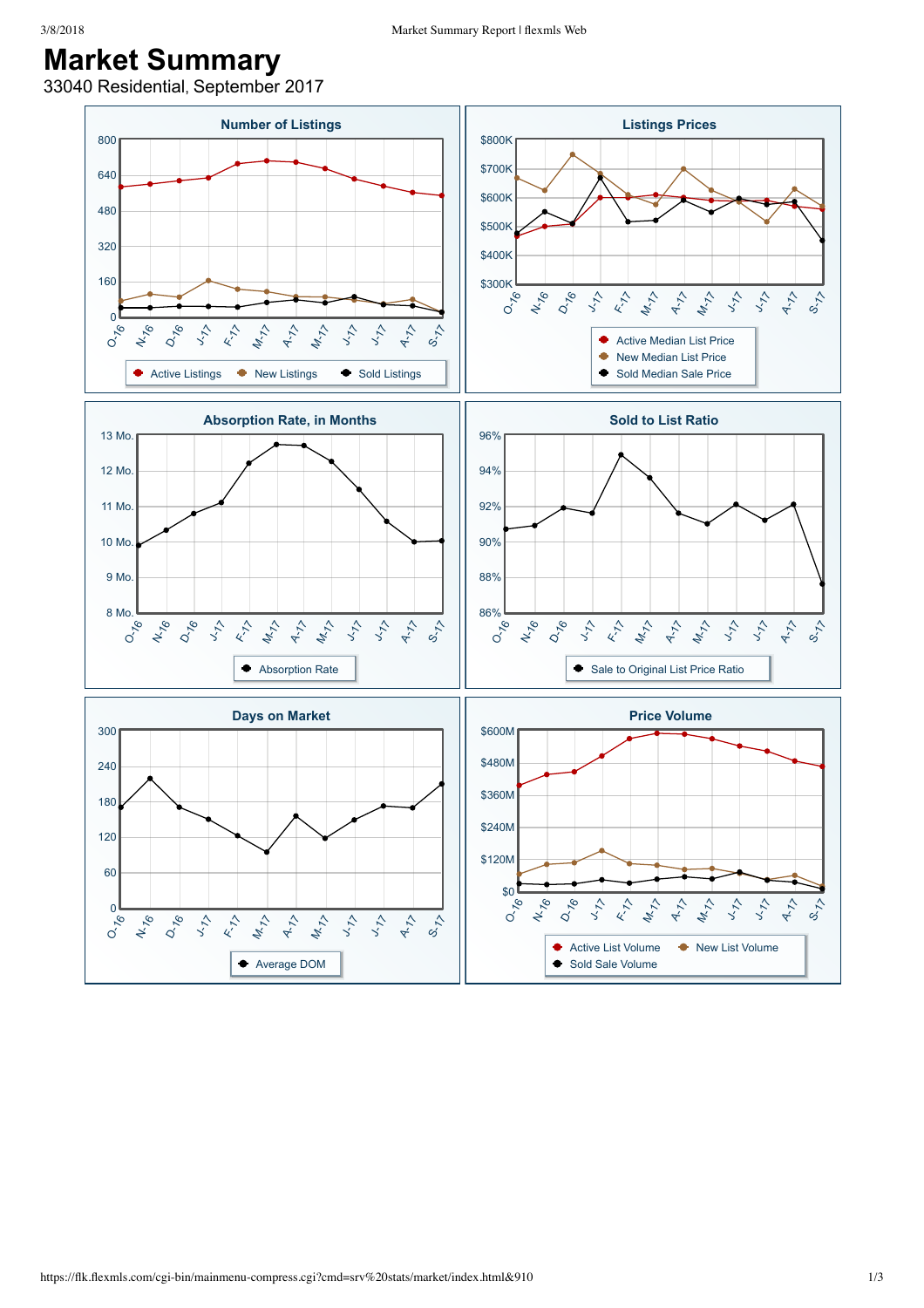| <b>Summary Statistics</b> |           |           |          |                 |                 |          |
|---------------------------|-----------|-----------|----------|-----------------|-----------------|----------|
|                           | Sep-17    | Sep-16    | $%$ Chq  | <b>2017 YTD</b> | <b>2016 YTD</b> | $%$ Chg  |
| <b>Absorption Rate</b>    | 10.02     | 9.74      | 2.87     | 11.45           | 11.41           | 0.35     |
| Average List Price        | \$850.966 | \$660.598 | 28.82    | \$821.025       | \$788.962       | 4.06     |
| Median List Price         | \$559,000 | \$465,000 | 20.22    | \$590,000       | \$550,000       | 7.27     |
| Average Sale Price        | \$428.224 | \$567.228 | $-24.51$ | \$728.018       | \$799.900       | $-8.99$  |
| Median Sale Price         | \$450,000 | \$474.250 | $-5.11$  | \$570,000       | \$530,000       | 7.55     |
| Average DOM               | 209       | 154       | 35.71    | 144             | 145             | $-0.69$  |
| Median DOM                | 146       | 92        | 58.70    |                 | 93              | $-17.20$ |

| <b>Sold Listings</b> |                   |                |          |                     |                |          | <b>Pending Listings</b> |                |                |                   |                |                     |          |
|----------------------|-------------------|----------------|----------|---------------------|----------------|----------|-------------------------|----------------|----------------|-------------------|----------------|---------------------|----------|
|                      | <b>This Month</b> |                |          | <b>Year to Date</b> |                |          |                         |                |                | <b>This Month</b> |                | <b>Year to Date</b> |          |
|                      | 2017              | 2016           | % Chg    | 2017                | 2016           | % Chg    |                         | 2017           | 2016           | % Chg             | 2017           | 2016                | % Chg    |
| 0-99.999             | $\overline{4}$    | 3              | 33.3     | 24                  | 24             | 0.0      | 0-99.999                | 3              | $\overline{c}$ | 50.0              | 27             | 25                  | 8.0      |
| 100,000-149,999      | 0                 | $\mathbf{1}$   | $-100.0$ | 5                   | 5              | 0.0      | 100,000-149,999         | 0              | 1              | $-100.0$          | 3              | 4                   | $-25.0$  |
| 150,000-199,999      | $\mathbf 0$       | $\mathbf{1}$   | $-100.0$ | 3                   | 14             | $-78.6$  | 150,000-199,999         | 0              | $\mathbf 0$    | 0.0               | 3              | 13                  | $-76.9$  |
| 200,000-249,999      | 1                 | 1              | 0.0      | 14                  | 12             | 16.7     | 200,000-249,999         | 0              | 3              | $-100.0$          | 10             | 15                  | $-33.3$  |
| 250,000-299,999      | $\mathbf{1}$      | $\mathbf{1}$   | 0.0      | 12                  | 21             | $-42.9$  | 250,000-299,999         | 3              | 3              | 0.0               | 17             | 23                  | $-26.1$  |
| 300,000-349,999      | 1                 | $\overline{4}$ | $-75.0$  | 25                  | 34             | $-26.5$  | 300,000-349,999         | 0              | 5              | $-100.0$          | 18             | 28                  | $-35.7$  |
| 350,000-399,999      | $\overline{2}$    | 3              | $-33.3$  | 47                  | 42             | 11.9     | 350,000-399,999         | $\overline{c}$ | 4              | $-50.0$           | 51             | 50                  | 2.0      |
| 400,000-449,999      | $\mathbf{1}$      | $\overline{2}$ | $-50.0$  | 27                  | 39             | $-30.8$  | 400,000-449,999         | $\overline{c}$ | 1              | 100.0             | 24             | 37                  | $-35.1$  |
| 450,000-499,999      | $\overline{4}$    | 4              | 0.0      | 48                  | 58             | $-17.2$  | 450,000-499,999         | 5              | 4              | 25.0              | 47             | 56                  | $-16.1$  |
| 500,000-549,999      | $\mathbf{0}$      | 3              | $-100.0$ | 42                  | 41             | 2.4      | 500,000-549,999         | $\overline{c}$ | $\mathbf{1}$   | 100.0             | 36             | 33                  | 9.1      |
| 550,000-599,999      | $\mathbf{1}$      | $\mathbf 0$    | N/A      | 30                  | 37             | $-18.9$  | 550,000-599,999         | 1              | $\overline{c}$ | $-50.0$           | 38             | 50                  | $-24.0$  |
| 600.000-649.999      | $\mathbf 0$       | $\mathbf 0$    | 0.0      | 34                  | 29             | 17.2     | 600.000-649.999         | 0              | $\mathbf{1}$   | $-100.0$          | 24             | 27                  | $-11.1$  |
| 650,000-699,999      | 4                 | $\overline{2}$ | 100.0    | 17                  | 20             | $-15.0$  | 650,000-699,999         | 1              | 2              | $-50.0$           | 23             | 18                  | 27.8     |
| 700,000-749,999      | $\mathbf 0$       | $\overline{2}$ | $-100.0$ | 22                  | 19             | 15.8     | 700,000-749,999         | $\overline{c}$ | $\mathbf{1}$   | 100.0             | 22             | 20                  | 10.0     |
| 750.000-799.999      | $\mathbf{0}$      | $\Omega$       | 0.0      | 14                  | 16             | $-12.5$  | 750.000-799.999         | 0              | 1              | $-100.0$          | 13             | 23                  | $-43.5$  |
| 800,000-849,999      | $\mathbf{1}$      | 0              | N/A      | 17                  | 13             | 30.8     | 800,000-849,999         | 0              | 1              | $-100.0$          | 15             | 10                  | 50.0     |
| 850,000-899,999      | $\mathbf{1}$      | $\overline{2}$ | $-50.0$  | 12                  | 17             | $-29.4$  | 850,000-899,999         | 0              | 3              | $-100.0$          | 13             | 26                  | $-50.0$  |
| 900,000-949,999      | $\Omega$          | $\Omega$       | 0.0      | 10                  | 11             | $-9.1$   | 900,000-949,999         | 0              | 1              | $-100.0$          | 5              | 5                   | 0.0      |
| 950,000-999,999      | $\mathbf 0$       | $\mathbf{1}$   | $-100.0$ | 14                  | 9              | 55.6     | 950,000-999,999         | 1              | 1              | 0.0               | 12             | 17                  | $-29.4$  |
| 1,000,000-1,099,999  | $\Omega$          | $\mathbf 0$    | 0.0      | 9                   | 14             | $-35.7$  | 1,000,000-1,099,999     | 0              | $\mathbf 0$    | 0.0               | 11             | $\overline{7}$      | 57.1     |
| 1,100,000-1,199,999  | $\Omega$          | $\mathbf{1}$   | $-100.0$ | 13                  | 10             | 30.0     | 1,100,000-1,199,999     | $\Omega$       | $\Omega$       | 0.0               | 9              | 12                  | $-25.0$  |
| 1,200,000-1,299,999  | $\mathbf 0$       | 1              | $-100.0$ | 21                  | 8              | 162.5    | 1,200,000-1,299,999     | 0              | 3              | $-100.0$          | 19             | 11                  | 72.7     |
| 1,300,000-1,399,999  | $\mathbf 0$       | $\mathbf 0$    | 0.0      | $\overline{7}$      | $\overline{7}$ | 0.0      | 1,300,000-1,399,999     | 0              | 0              | 0.0               | 13             | 9                   | 44.4     |
| 1,400,000-1,499,999  | $\Omega$          | $\Omega$       | 0.0      | 5                   | 6              | $-16.7$  | 1,400,000-1,499,999     | 0              | 0              | 0.0               | 6              | 6                   | 0.0      |
| 1,500,000-1,599,999  | $\mathbf 0$       | $\mathbf{1}$   | $-100.0$ | 4                   | $\overline{7}$ | $-42.9$  | 1,500,000-1,599,999     | 0              | 0              | 0.0               | 5              | 5                   | 0.0      |
| 1,600,000-1,699,999  | $\mathbf 0$       | $\mathbf 0$    | 0.0      | 11                  | 0              | N/A      | 1,600,000-1,699,999     | 0              | 1              | $-100.0$          | 11             | 5                   | 120.0    |
| 1,700,000-1,799,999  | $\mathbf{0}$      | $\Omega$       | 0.0      | 4                   | $\mathbf{1}$   | 300.0    | 1,700,000-1,799,999     | $\Omega$       | $\Omega$       | 0.0               | 5              | $\Omega$            | N/A      |
| 1,800,000-1,899,999  | $\Omega$          | $\Omega$       | 0.0      | $\overline{2}$      | 9              | $-77.8$  | 1,800,000-1,899,999     | 0              | 0              | 0.0               | $\overline{7}$ | 4                   | 75.0     |
| 1,900,000-1,999,999  | $\Omega$          | $\mathbf 0$    | 0.0      | 1                   | 3              | $-66.7$  | 1,900,000-1,999,999     | 0              | 0              | 0.0               | 3              | $\overline{7}$      | $-57.1$  |
| 2,000,000-2,249,999  | $\Omega$          | $\Omega$       | 0.0      | 6                   | $\overline{7}$ | $-14.3$  | 2,000,000-2,249,999     | 0              | 0              | 0.0               | $\overline{c}$ | 6                   | $-66.7$  |
| 2,250,000-2,499,999  | $\Omega$          | 1              | $-100.0$ | $\overline{2}$      | 3              | $-33.3$  | 2,250,000-2,499,999     | 0              | 0              | 0.0               | 6              | 6                   | 0.0      |
| 2,500,000-2,749,999  | $\mathbf 0$       | $\mathbf 0$    | 0.0      | 3                   | $\overline{2}$ | 50.0     | 2,500,000-2,749,999     | 0              | 0              | 0.0               | 2              | $\mathbf{1}$        | 100.0    |
| 2,750,000-2,999,999  | $\mathbf 0$       | $\mathbf 0$    | 0.0      | $\overline{2}$      | $\overline{2}$ | 0.0      | 2,750,000-2,999,999     | 0              | 0              | 0.0               | 4              | 3                   | 33.3     |
| 3,000,000-3,249,999  | $\Omega$          | $\Omega$       | 0.0      | 0                   | $\mathbf{1}$   | $-100.0$ | 3,000,000-3,249,999     | 0              | 0              | 0.0               | 1              | $\mathbf{1}$        | 0.0      |
| 3,250,000-3,499,999  | $\mathbf 0$       | $\mathbf 0$    | 0.0      | 1                   | 1              | 0.0      | 3,250,000-3,499,999     | 0              | 0              | 0.0               | 0              | $\mathbf 0$         | 0.0      |
| 3,500,000-3,749,999  | $\Omega$          | $\mathbf 0$    | 0.0      | 1                   | 3              | $-66.7$  | 3,500,000-3,749,999     | 0              | 0              | 0.0               | 0              | $\mathbf{1}$        | $-100.0$ |
| 3,750,000-3,999,999  | $\Omega$          | $\Omega$       | 0.0      | 1                   | $\mathbf{1}$   | 0.0      | 3,750,000-3,999,999     | 0              | 0              | 0.0               | 1              | 3                   | $-66.7$  |
| 4,000,000-4,249,999  | $\Omega$          | 0              | 0.0      | $\mathbf{0}$        | $\Omega$       | 0.0      | 4,000,000-4,249,999     | 0              | 0              | 0.0               | 0              | $\mathsf 0$         | 0.0      |
| 4,250,000-4,499,999  | $\mathbf 0$       | $\mathbf 0$    | 0.0      | 0                   | $\mathbf{1}$   | $-100.0$ | 4,250,000-4,499,999     | 0              | 0              | 0.0               | 1              | $\overline{2}$      | $-50.0$  |
| 4,500,000-4,749,999  | $\mathbf 0$       | $\mathbf 0$    | 0.0      | 1                   | $\mathbf 0$    | N/A      | 4,500,000-4,749,999     | 0              | 0              | 0.0               | $\mathbf 0$    | $\mathbf 0$         | 0.0      |
| 4,750,000-4,999,999  | $\Omega$          | $\mathbf 0$    | 0.0      | 0                   | $\mathbf 0$    | 0.0      | 4,750,000-4,999,999     | 0              | 0              | 0.0               | $\mathbf 0$    | $\Omega$            | 0.0      |
| 5,000,000+           | $\mathbf 0$       | $\mathbf 0$    | 0.0      | $\overline{2}$      | $\overline{2}$ | 0.0      | 5,000,000+              | 0              | $\Omega$       | 0.0               | $\mathbf{1}$   | 3                   | $-66.7$  |
| Totals               | 21                | 34             | $-38.2$  | 513                 | 549            | $-6.6$   | <b>Totals</b>           | 22             | 41             | $-46.3$           | 508            | 572                 | $-11.2$  |